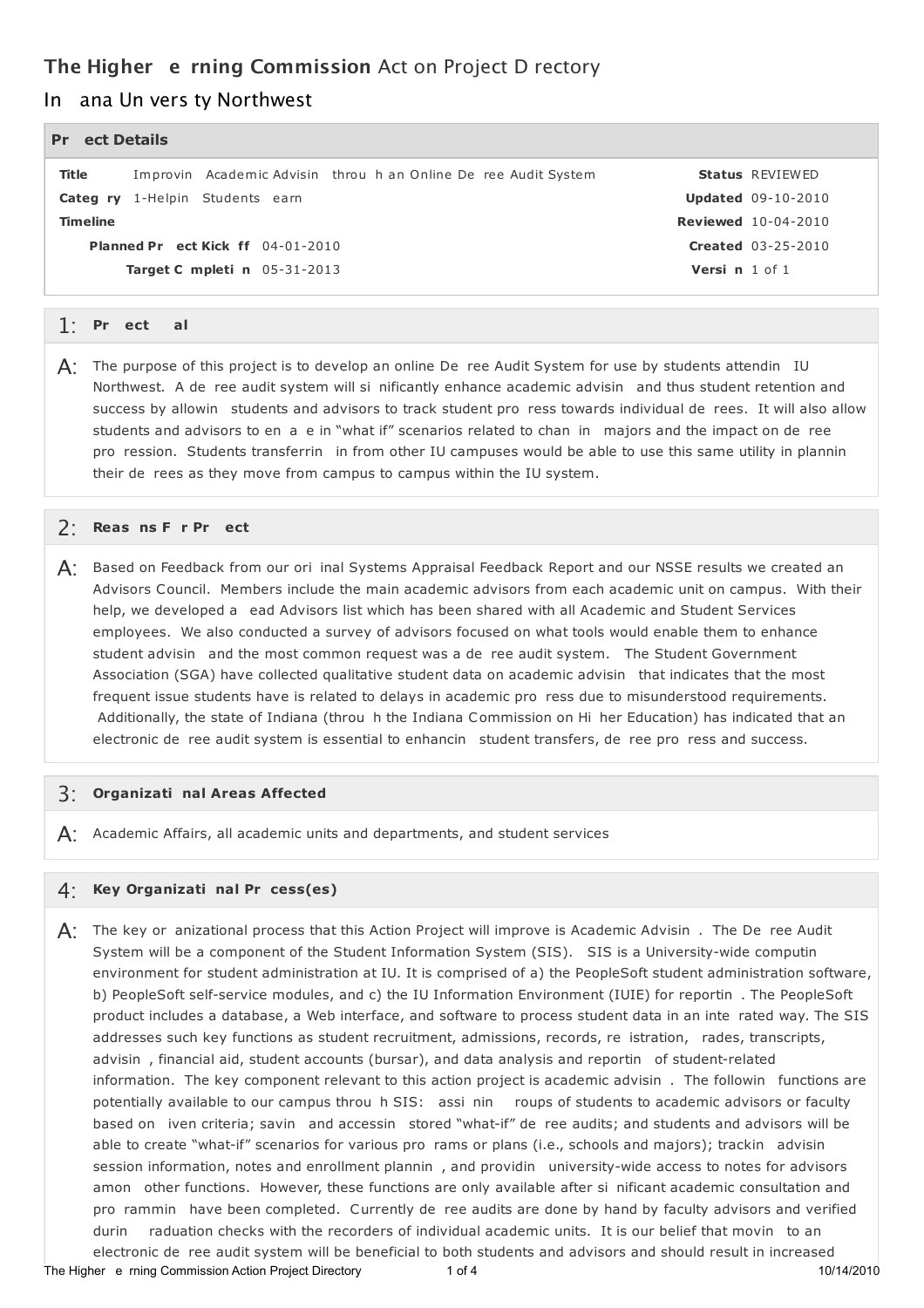student satisfaction with the advisin process as well as impact persistence and time to raduation rates. This project will focus campus attention on the importance of creatin a de ree auditin process. Si nificant campus g resources will need to be committed to this project. A fulltime position entitled De ree Audit Specialist will be hired in the Fall of 2010 pendin bud et approval. This individual will work fulltime pro rammin de ree audits. g Academic Affairs with the assistance of the Academic Units will select faculty representatives from each de ree pro ram to work with the De ree Audit Specialist to ensure that the de ree requirements for their particular de ree are accurately represented durin pro rammin. Once a particular de ree audit has been pro rammed and debu ed with the assistance of the academic unit and de ree audit specialist, hands-on trainin will be provided to all academic advisors in that unit re ardin the use of the pro ram and information will be provided to students on how to access the de ree audit component of SIS as well. How-to materials will be produced and available in hardcopy and on the web for students and advisors to utilize. Finally, updates will be required as new g courses and curricula are developed and existin curricula is modified.

## **oj o** 5: **Pr ect Time Frame Rati nale**

 $\bm{\mathsf{A}}$ : The rationale for the len th of time planned for this Action Project is related to the amount of time needed to produce the De ree Audits for each academic de ree (63 currently), provide trainin to advisors on how to use the system and produce educational materials on how to use the system. It has been estimated that producin a workin de ree audit system for a particular de ree within the SIS system will take between 40 and 80 hours. If a de ree audit specialist is hired and trained by fall 2010 we can expect approximately 20 completed de ree audits per year. By the end of academic year 2013 we expect all de ree audits to be complete and in use.

# **oj o o** 6: **Pr ect Success M nit ring**

 ${\sf A}$ : The De ree Audit Specialist will report to the Office of Academic Affairs. The Office of Academic Affairs, in g consultation with the Deans of each Academic unit, will develop a development timeline and will seek out re ular reports on pro ress and satisfaction from both the pro rammer and academic units in question. We will keep our institution's attention and ener ies focused on this Project and its oals by: providin funds for de ree audit development; involvin faculty from every de ree pro ram in the process of creatin the individual de ree audits; providin institutional/administrative support for the project.

## **oj o** 7: **Pr ect Outc me Measures**

 $\bm{\mathsf{A}}$ : The outcome measures will include the completion of each audit for the 63 current de rees at IU Northwest, satisfaction with the de ree audits by academic advisors as well as students and an evaluation of use by both students and advisors.

#### **oj Pr ect Update**

## **oj o** 1: **Pr ect Acc mplishments and Status**

 $A$ : The first step in the process of the action project remains hirin ande ree audit specialist. Decisions as to where the position fit into the or anizational structure, and where the funds would ori inate needed to precede a search to fill the position. It was decided that the position would work in the Office of Institutional Effectiveness and Research (OIER), and report to the Assistant Vice Chancellor (AVC) in char e of that office. Both the AVC and OIER were brand new to IU Northwest as of April 1, 2010. One of the first tasks of the new AVC was to write the job description for the de ree audit specialist. The hirin process has been slowed because it is a new position, and the role of the de ree audit specialist has been expanded to include other responsibilities within the OIER.

## **o o** 2: **Instituti n Inv lvement**

 $\bm{\mathsf{A}}$ : From the first day of the AVC's time at IU Northwest, the Executive Vice Chancellor of Academic Affairs, Dr. David Malik, has made certain that this remained a top priority for the new OIER. The messa e has been reiterated by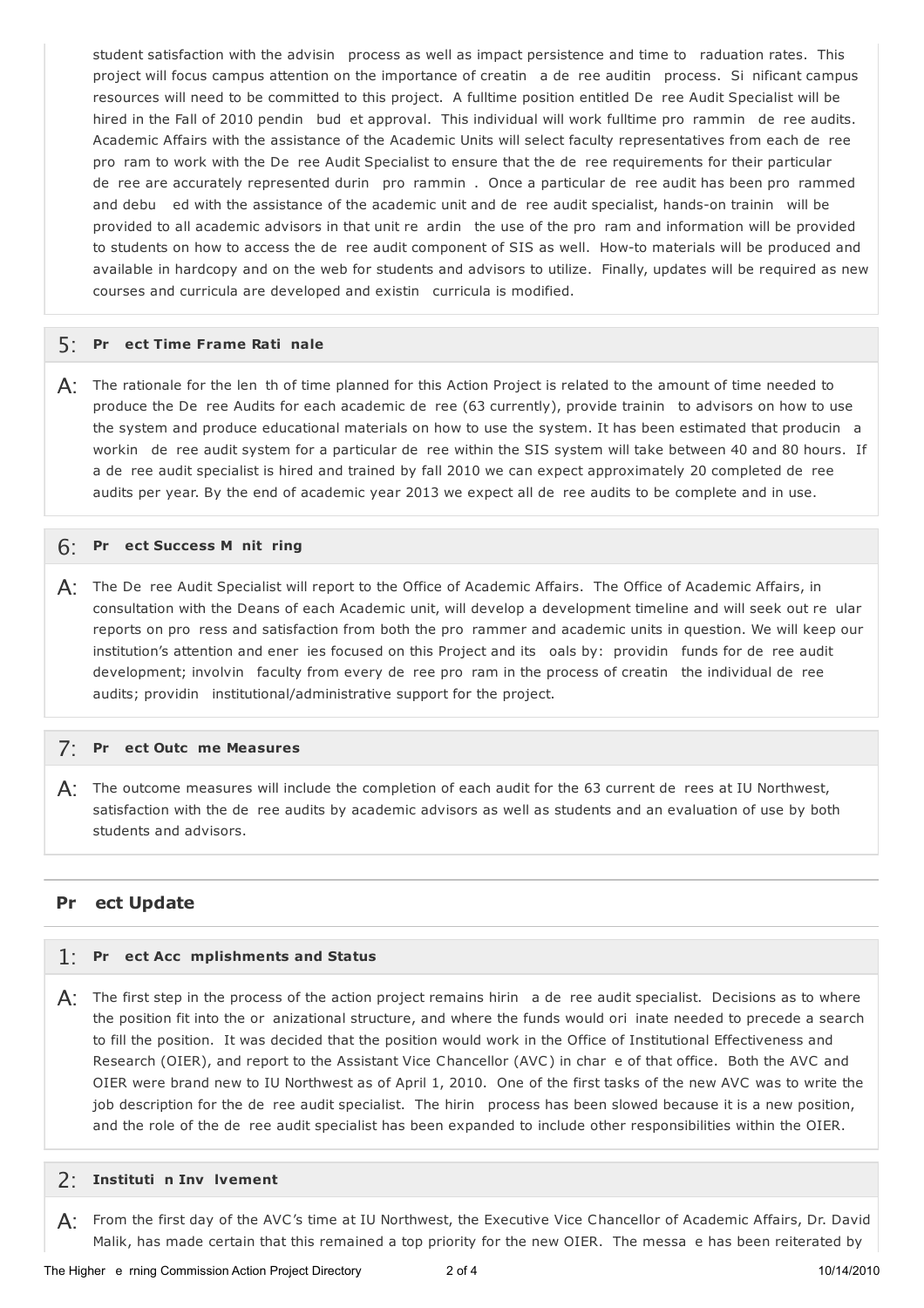the other leadership on campus and further reinforced by the discussions around the institution's System Portfolio and continuous improvement projects. The next tasks re ardin the de ree audit project remain a permanent a enda item for the AVC's re ular meetin s with Dr. Malik.

#### 3: **Next Steps**

 ${\sf A}$ : The Position has been classified, and the job ad has been posted to accept resumes over the next month. The AVC will need to form a search committee for the position and follow proper HR protocols for a new hire. The AVC hopes to have a new hire in place by the start of the sprin term in 2011, if not sooner. The AVC desi ned g the new position to serve as a technical and research specialist, and carry the title of Research/Pro rammer Analyst. With the new hire in place, the Analyst would dedicate 50 percent of his/her time to developin the de ree audit system for IU Northwest. The initial work would consist of reviewin the work already done on the project by former part-time employees, and attendin trainin in Indianapolis or Bloomin ton on how to develop the de ree audit system within the existin Indiana University enterprise information systems. Once the trainin is complete the work on the de ree audit system will be in in earnest as described in the initial submission.

#### 4: **Resulting Effective Practices**

 $\mathsf{A}$ : The true value of the project will come from the improved academic advisin that will take place once the de ree audit system be ins bein used. Bein able to communicate effectively to our students what milestones they are expected to pass on their way to complete a de ree will improve the student experience. Havin an efficient g system that includes transfer credits, so there is little ambi uity to the status of students within our institution will also improve pro ress towards a de ree. There remain a number of steps between where the project stands and the intended end which include: 1) Proper communication established between the academic departments and the OIER on the de ree audit system, 2) detailed and accurate pro rammin of any contin ency ima inable for all academic pro rams, and 3) trainin of the academic advisors to utilize the system to best effect. At this point, those responsible need to focus on the next objective that will move IU Northwest closer to completin the tasks.

# **oj** 5: **Pr ect Challenges**

 $\mathsf{A}$ : Challen es facin this action project include a ri id and slow hirin process, particularly for new positions, and assi nin the primary responsibility to a new office at the institution. There also remains the issue of trainin needed to move ahead with the de ree audit pro rammin occurrin infrequently throu hout the year (twice per g year), and it is only offered on the Bloomin ton or Indianapolis campuses of Indiana University. None of the challen es will stand in the way of IU Northwest completin the de ree audit system. The additional steps of hirin, learnin curves of new employees, and trainin on-the-job will produce delays in completin the work. In order to remain on track to meet the deadlines of the action project, we will need to remain focused and productive. The new Analyst hire will likely need to spend more than half the time on this project. The AVC also intends to o throu h the same trainin as the Analyst, so it is easier to collaborate and remain productive towards our oals. The AVC also intends to explore the idea of hirin an intern or raduate assistant that mi ht take on some of the more routine tasks of the project.

#### **Update Review**

## **oj o** 1: **Pr ect Acc mplishments and Status**

 $A$ : First, con ratulations to the institution for choosin such an important and dauntin AQIP project. This project spans multiple cate ories of AQIP. Alon with Helpin Students earn, this project speaks to Supportin Institutional Operations and Plannin Continuous Improvement. Successful completion of this project will be g hi hly beneficial to students, faculty and staff.

The institution has embraced dauntin tasks in hirin a new Assistant Vice Chancellor, hirin a new Institutional Effectiveness and Research officer, and hirin a new de ree audit specialist to will report to OIER. One of the

principles of hi h performin institutions is collaboration and involvement and both of these areas will need to be The Higher e rning Commission Action Project Directory 3 of 4 10/14/2010